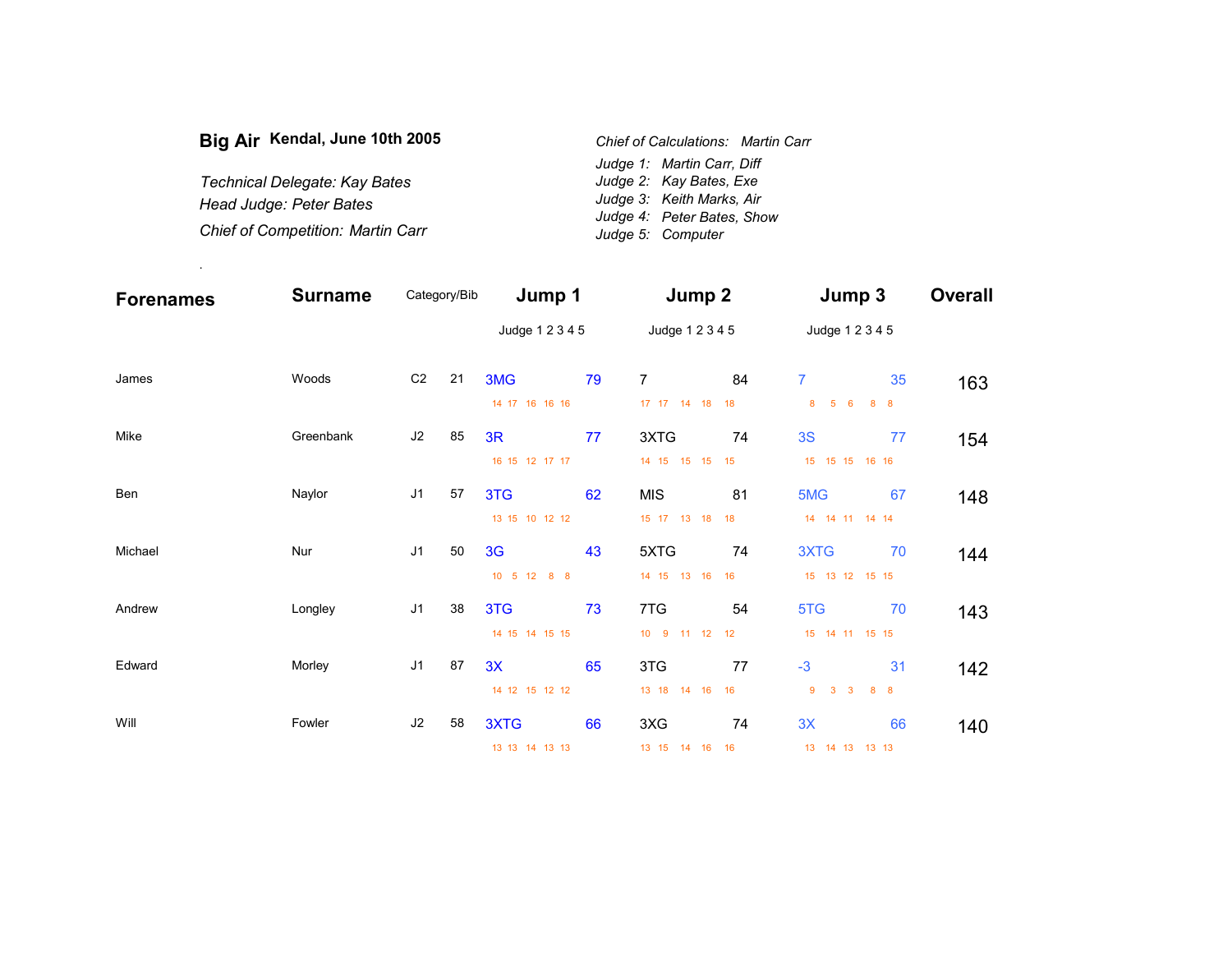| <b>Forenames</b>     | <b>Surname</b> | Category/Bib   |    | Jump 1          |    | Jump 2                    |                  | Jump 3             | <b>Overall</b> |
|----------------------|----------------|----------------|----|-----------------|----|---------------------------|------------------|--------------------|----------------|
|                      |                |                |    | Judge 1 2 3 4 5 |    | Judge 1 2 3 4 5           |                  | Judge 1 2 3 4 5    |                |
| Joe                  | Hides          | C <sub>1</sub> | 40 | $\overline{7}$  | 35 | 3                         | 61               | $\overline{7}$     | 72<br>133      |
|                      |                |                |    | 8 6 5 8 8       |    | 12 14 9 13 13             |                  | 15 15 10 16 16     |                |
| David                | Thexton        | C <sub>2</sub> | 35 | 3               | 32 | 3TTG                      | 72               | 3                  | 60<br>132      |
|                      |                |                |    | 8 4 8 6 6       |    | 14 17 11 15 15            |                  | 13 13 8 13 13      |                |
| Jack T               | Smith          | J1             | 39 | 3LU             | 67 | 3                         | 64               | 3 <sub>G</sub>     | 63<br>131      |
|                      |                |                |    | 13 14 12 14 14  |    | 12 13 13 13 13            |                  | 10 12 13 14 14     |                |
| <b>Richard David</b> | Martin         | J2             | 51 | 3 <sub>G</sub>  | 53 | 3OG                       | 68               | 5TG                | 56<br>124      |
|                      |                |                |    | 12 9 14 9 9     |    | 13 13 12 15 15            |                  | 15 7 10 12 12      |                |
| Joe                  | Evans          | J2             | 84 | 3TTG            | 61 | $-3$                      | 62               | 5                  | 59<br>123      |
|                      |                |                |    | 13 11 11 13 13  |    | 14    13    7    14    14 |                  | 12 13 6 14 14      |                |
| Simon                | Bainbridge     | J2             | 83 | 1 <sub>G</sub>  | 55 | 3                         | 37               | 3MKG               | 66<br>121      |
|                      |                |                |    | 11 9 9 13 13    |    | 8 5 8 8                   | $\boldsymbol{8}$ | 14  14  10  14  14 |                |
| Ben                  | Parkes         | J <sub>1</sub> | 26 | 3XG             | 68 | $\overline{7}$            | 48               | $\overline{7}$     | 45<br>116      |
|                      |                |                |    | 14 13 11 15 15  |    | 8 10 6 12 12              |                  | 10 11 6 9 9        |                |
| Matthew              | Garvey         | C <sub>2</sub> | 53 | 3               | 52 | 3                         | 58               | <b>MKTG</b>        | 55<br>113      |
|                      |                |                |    | 12 11 7 11 11   |    | 12 13 9 12 12             |                  | 10 12 9 12 12      |                |
| Kate Elizabeth       | Williams       | C <sub>2</sub> | 45 | 3               | 53 | 1G                        | 51               | <b>MG</b>          | 58<br>111      |
|                      |                |                |    | 12 9 10 11 11   |    | 12 8 9 11 11              |                  | 8 13 11 13 13      |                |
| Tyler                | Harding        | Mi             | 37 | 3               | 52 | <b>MKG</b>                | 57               | 5                  | 33<br>109      |
|                      |                |                |    | 12 9 7 12 12    |    | 9 15 11 11 11             |                  | 8 4 5 8 8          |                |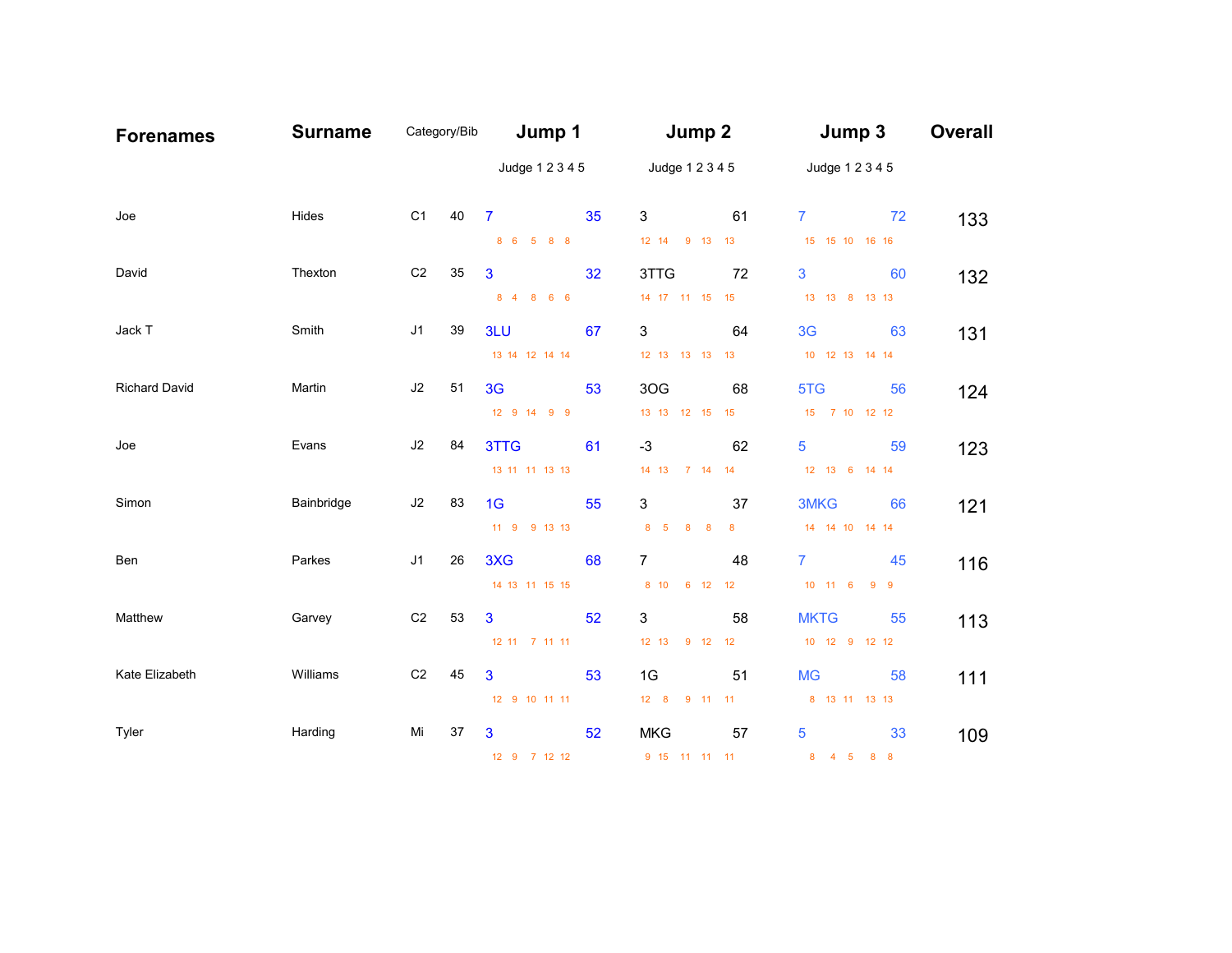| <b>Forenames</b> | <b>Surname</b> | Category/Bib   |    | Jump 1                               |    | Jump 2                              |                 | Jump 3                       | <b>Overall</b> |
|------------------|----------------|----------------|----|--------------------------------------|----|-------------------------------------|-----------------|------------------------------|----------------|
|                  |                |                |    | Judge 1 2 3 4 5                      |    | Judge 1 2 3 4 5                     |                 | Judge 1 2 3 4 5              |                |
| Mykel            | Tomlinson      | C <sub>2</sub> | 32 | <sub>S</sub>                         | 44 | $\mathsf{T}$                        | 49              | 60<br>D                      | 109            |
|                  |                |                |    | 7 10 11 8 8                          |    | 8 11 10 10 10                       |                 | 9 14 11 13 13                |                |
| Ryan             | Kaye           | C <sub>1</sub> | 46 | $5\phantom{.0}$                      | 43 | 3                                   | 50              | 3 <sub>G</sub><br>57         | 107            |
|                  |                |                |    | 8 7 4 12 12                          |    | 10 11 9 10 10                       |                 | 12 11 8 13 13                |                |
| Luke             | Sanderson      | J1             | 56 | 3                                    | 45 | 3TG                                 | 61              | 5<br>32                      | 106            |
|                  |                |                |    | 12 9 8 8 8                           |    | 14  13  12  11  11                  |                 | 8 4 6 7 7                    |                |
| Josh             | <b>Birch</b>   | C <sub>2</sub> | 44 | $\mathbf{3}$                         | 55 | 5                                   | 48              | 5<br>38                      | 103            |
|                  |                |                |    | 12 11 8 12 12                        |    | 10 12 6 10 10                       |                 | 11 7 6 7 7                   |                |
| Tim              | Bevan          | C <sub>1</sub> | 59 | D                                    | 56 | MG                                  | 46              | 43<br>IG                     | 102            |
|                  |                |                |    | 9 13 10 12 12                        |    | 9 11 6 10 10                        |                 | 5 13 7 9 9                   |                |
| Heather          | Thexton        | J1             | 36 | B                                    | 43 | МK                                  | 32              | <b>MG</b><br>49              | 92             |
|                  |                |                |    | 8 11 6 9 9                           |    | 5 6 7 7 7                           |                 | 7 12 8 11 11                 |                |
| Robert           | Machon         | C <sub>2</sub> | 42 | $\mathbf{3}$                         | 31 | $\mathbf S$                         | 37              | 3<br>45                      | 82             |
|                  |                |                |    | $12 \quad 4 \quad 5 \quad 5 \quad 5$ |    | 7 10 6 7                            | 7 <sup>7</sup>  | $12 \qquad 7 \qquad 8$<br>99 |                |
| Robert           | Davies         | C <sub>1</sub> | 29 | IG                                   | 23 | IG                                  | 45              | <b>XG</b><br>31              | 76             |
|                  |                |                |    | 5 4 8 3 3                            |    | 8 13 6 9                            | 9               | 4 4 9 7 7                    |                |
| Josef            | Tomlinson      | C <sub>1</sub> | 34 | S                                    | 34 | D                                   | 41              | <b>MKG</b><br>31             | 75             |
|                  |                |                |    | 7 7 8 6 6                            |    | 8 <sub>8</sub><br>$9 \quad 8$       | 8               | 4 5 8 7 7                    |                |
| Jordan           | Archer         | C <sub>1</sub> | 55 | S                                    | 35 | Κ                                   | 37              | т<br>31                      | 72             |
|                  |                |                |    | 7 8 10 5 5                           |    | 7 9 9<br>$\overline{\phantom{0}}$ 6 | $6\overline{6}$ | 6 6 7 6 6                    |                |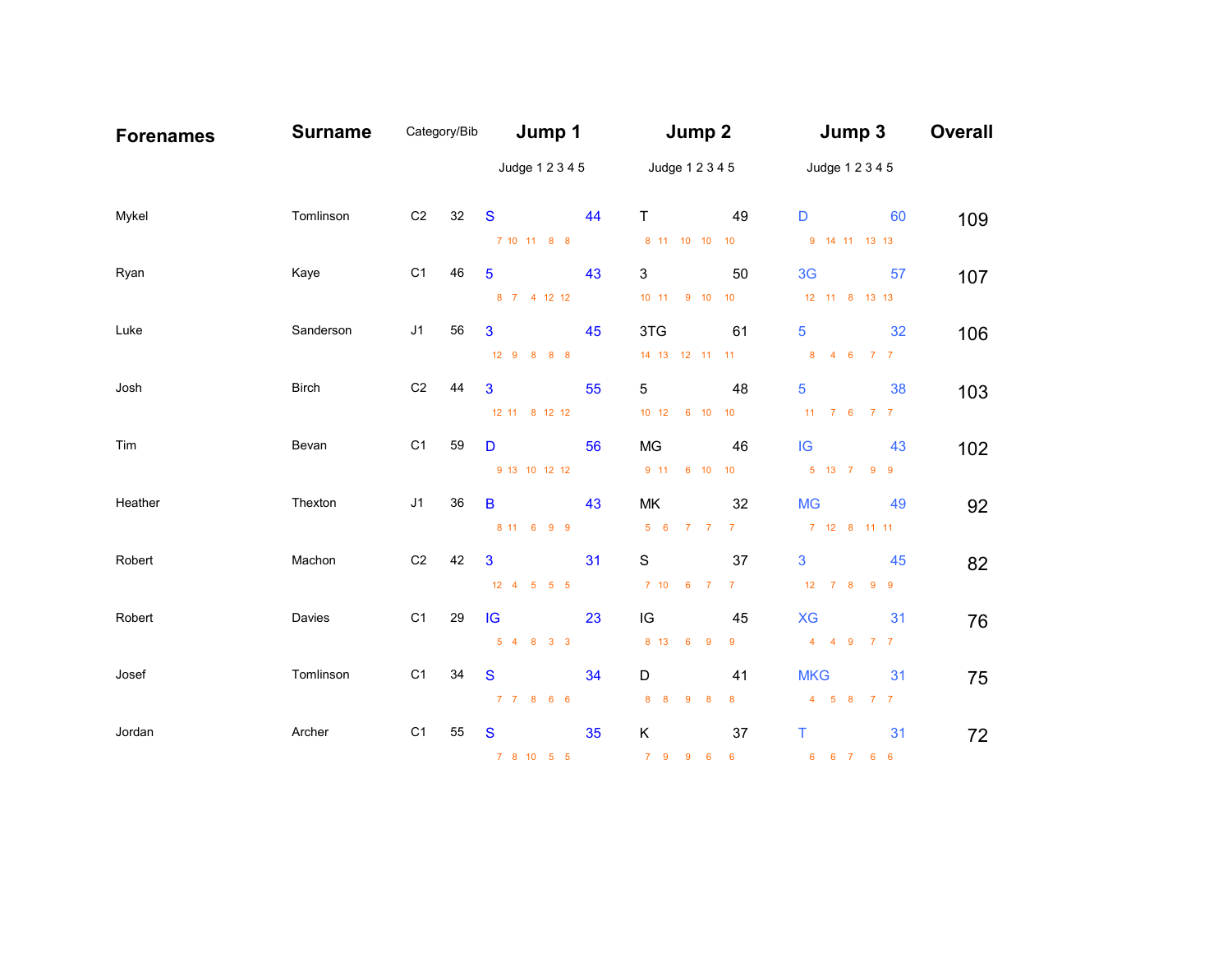| <b>Forenames</b> | <b>Surname</b>   | Category/Bib   |    | Jump 1                              |    | Jump 2                      |                         | Jump 3                              | <b>Overall</b> |
|------------------|------------------|----------------|----|-------------------------------------|----|-----------------------------|-------------------------|-------------------------------------|----------------|
|                  |                  |                |    | Judge 1 2 3 4 5                     |    | Judge 1 2 3 4 5             |                         | Judge 1 2 3 4 5                     |                |
| Peter            | Bevan            | Mi             | 60 | D                                   | 42 | <b>ST</b>                   | 19                      | <b>OG</b><br>29                     | 71             |
|                  |                  |                |    | 9 7 8 9 9                           |    | $2 \quad 4 \quad 5 \quad 4$ | $\overline{4}$          | 4 5 6 7 7                           |                |
| Rory             | Flindall         | C1             | 31 | 3                                   | 34 | 3                           | 44                      | <b>OG</b><br>26                     | 70             |
|                  |                  |                |    | 8 9 5 6 6                           |    | 10 7 9 9                    | 9                       | $3 \quad 5 \quad 8 \quad 5 \quad 5$ |                |
| Harry            | Gillam           | C <sub>2</sub> | 24 | S                                   | 35 | B                           | 30                      | D<br>35                             | 70             |
|                  |                  |                |    | 7 8 8 6 6                           |    | 5 8 7 5                     | $\sqrt{5}$              | 8 4 7 8 8                           |                |
| James            | Machon           | J <sub>1</sub> | 41 | 5                                   | 67 | 5                           | 51                      | 5<br>45                             | 67             |
|                  |                  |                |    | 14 15 10 14 14                      |    | 8 9 10 12 12                |                         | 11 9 5 10 10                        |                |
| Alexandra L      | Houston          | C1             | 22 | $\mathbf{s}$                        | 34 | MK                          | 18                      | T<br>29                             | 63             |
|                  |                  |                |    | 7 9 6 6 6                           |    | $3 \quad 4 \quad 5 \quad 3$ | $\mathbf{3}$            | 6 5 6 6 6                           |                |
| Hannah J         | Handford-Styring | Mi             | 27 | S                                   | 37 | G                           | 22                      | T<br>23                             | 60             |
|                  |                  |                |    | 6 12 7 6 6                          |    | 4 5 5 4                     | $\overline{4}$          | 4 3 6 5 5                           |                |
| Joshua           | Law              | C <sub>1</sub> | 23 | <b>MKG</b>                          | 25 | $\mathbf S$                 | 35                      | <b>ST</b><br>18                     | 60             |
|                  |                  |                |    | $3 \quad 4 \quad 8 \quad 5 \quad 5$ |    | 7 8 8 6                     | $6\phantom{.}6$         | $3 \quad 3 \quad 6$<br>$3 \quad 3$  |                |
| Eeiya            | Beelaert-Rubin   | C1             | 25 | IG                                  | 22 | D                           | 26                      | ${\mathbf S}$<br>31                 | 57             |
|                  |                  |                |    | 5 3 8 3 3                           |    | 6 2 6 6                     | $6\phantom{1}$          | 6 9 6 5 5                           |                |
| Corrie           | Morris           | C1             | 33 | S                                   | 20 | $\mathbf S$                 | 35                      | <b>OG</b><br>22                     | 57             |
|                  |                  |                |    | $4 \quad 4 \quad 4 \quad 4 \quad 4$ |    | 7 9 7 6                     | $6\phantom{1}6$         | 4 3 7 4 4                           |                |
| Nathan           | Ellis            | C <sub>1</sub> | 71 | S                                   | 36 | $\mathbf S$                 | 23                      | <b>ST</b><br>20                     | 56             |
|                  |                  |                |    | 4 8 12 6 6                          |    | $4$ $4$ $7$ $4$             | $\overline{\mathbf{4}}$ | 3 3 6 4 4                           |                |